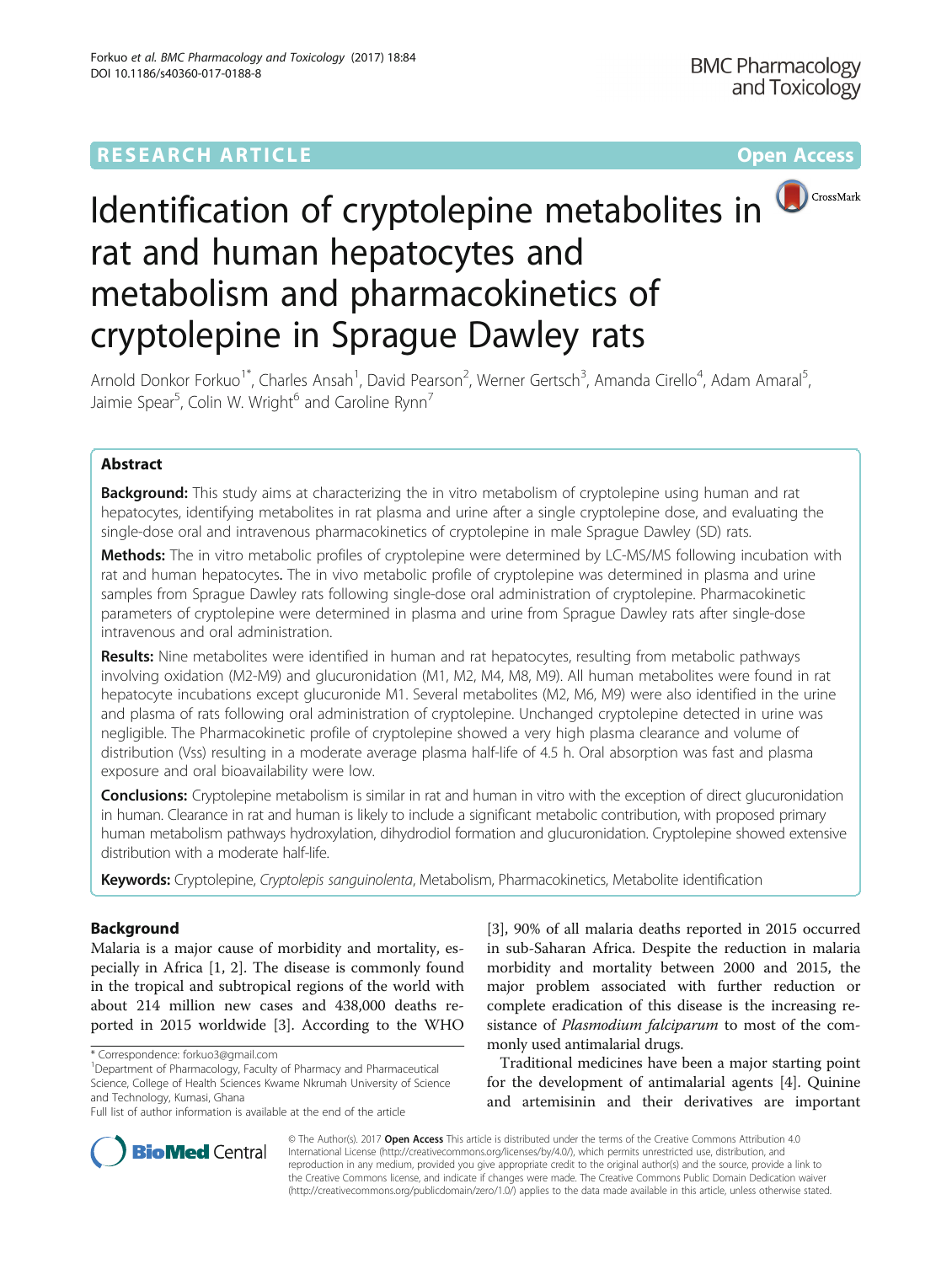examples thereof [\[5\]](#page-8-0). Cryptolepis sanguinolenta (Lindl.) Schlechter is a popular Central- and West-African climbing shrub used over decades by African traditional healers for the treatment of fevers including malaria, hepatitis, bacterial infections and as antirheumatic and spasmolytic agents [[6](#page-8-0)–[8](#page-8-0)]. In Ghana, a clinical trial using a herbal tea bag preparation (containing Cryptolepis sanguinolenta) studied in forty four patients with clinical features of uncomplicated malaria showed more than half of the patients cleared of P. falciparum parasitaemia within 72 h (mean clearance =  $82.3$  h) [\[9\]](#page-8-0). The safety and efficacy studies of this popular antimalarial plant has brought hope to several millions of people who are affected by malaria in Ghana and other West African countries. On the Ghanaian market in 2015, there were fifteen (15) formulated herbal products containing C. sanguinolenta for the treatment of malaria (unpublished data). Cryptolepine (Fig. 1) is the major indoloquinoline alkaloid isolated from the plant and reported to possesses a number of pharmacological activities including potent activity against both chloroquine-sensitive (strain D6) and chloroquineresistant Plasmodium falciparum (strain K1, W2) in vitro [[10](#page-8-0)].

Despite extensive studies on the biological effects of cryptolepine, very little is known about its mechanisms of biotransformation in human and the widely used preclinical species, rat. The only work on the biotransformation of cryptolepine remains that of Stell et al. (2012) [[11\]](#page-8-0), who found cryptolepine to be oxidized by rabbit liver aldehyde oxidase forming cryptolepine-11-one which is inactive against P. falciparum in vitro. This finding could potentially limit the effectiveness of cryptolepine as an antimalarial agent, as aldehyde oxidase metabolism is often very rapid in human [[12](#page-8-0)].

In previous pharmacokinetic reports by two independent researchers in rats and mice, cryptolepine showed a rapid disappearance from the plasma and localization in various tissues except the central nervous system and concluded that the hepatobiliary tract could be the main clearance pathway of cryptolepine [[13, 14\]](#page-8-0). In contrast,



McCurrie and colleagues [\[15\]](#page-8-0) detected cryptolepine hydrochloride in the serum up to 10 h after oral administration of 10 mg/kg to rats and reported that no cryptolepine metabolites were detected in the serum samples. Similarly, Kuntworbe et al. (2013) [\[16\]](#page-8-0) detected cryptolepine up to 24 h after 10 mg/kg intravenous administration to rats.

The lack of metabolic pathway information and the unclarity with regards to plasma metabolites and pharmacokinetics of cryptolepine led to the present study. This study aims at evaluating the metabolic profile and the mechanisms of biotransformation of cryptolepine by (1) characterization of metabolites following in vitro metabolism of cryptolepine in human and rat hepatocytes, (2) identification of the metabolites present in rat plasma and urine after single dose administration as well as (3) evaluation of the single-dose pharmacokinetics (PK) of cryptolepine in male Sprague Dawley (SD) rats.

# Materials and methods

### Reagents

Cryopreserved hepatocytes from human and rat were obtained from Celsis In Vitro Technologies (Baltimore, MD). Pooled plasma  $(K_2$  EDTA) from male Sprague Dawley rat was purchased from BioreclamationIVT (Westbury, NY). Cryptolepine hydrate and glyburide were purchased from Sigma Aldrich (St. Louis, MO). Acetonitrile, formic acid, and dimethyl sulfoxide were purchased from Thermo Fisher Scientific Inc. (Rockford, IL).

#### In vitro metabolite profiling in hepatocytes

Mixed gender pooled cryopreserved, suspension hepatocytes were obtained from Bioreclamation IVT (catalogue numbers M00005 for rat and X008001 for human) and stored in the gas phase over liquid nitrogen until use. All experiments were carried out using Williams medium E supplemented with fetal bovine serum (10%). Stock solutions of test compounds (2 mM) were prepared in DMSO. Thawed hepatocytes  $(37 \text{ °C}, 2 \text{ min})$  was transferred to a tube containing incubation medium (40 mL, 37 °C). The suspension was centrifuged for 1 min at 50 g at room temperature, and then the supernatant was removed and discarded. The hepatocyte pellet was resuspended in William medium E by gentle agitation in a small volume (2–5 mL) of incubation medium. An aliquot of cell suspension (50  $\mu$ L) was mixed with trypan blue (50  $\mu$ L) for viability assessment and cell counting. An appropriate volume of incubation medium was then added to the remaining cell suspension to give a final concentration  $1 \times 10^6$  viable cells/mL. Cell suspension (1 mL) was transferred to wells of a 12 well plate, and cryptolepine (10 μM) was added. The concentration of DMSO in the final wells were less than 0.1%. The samples were then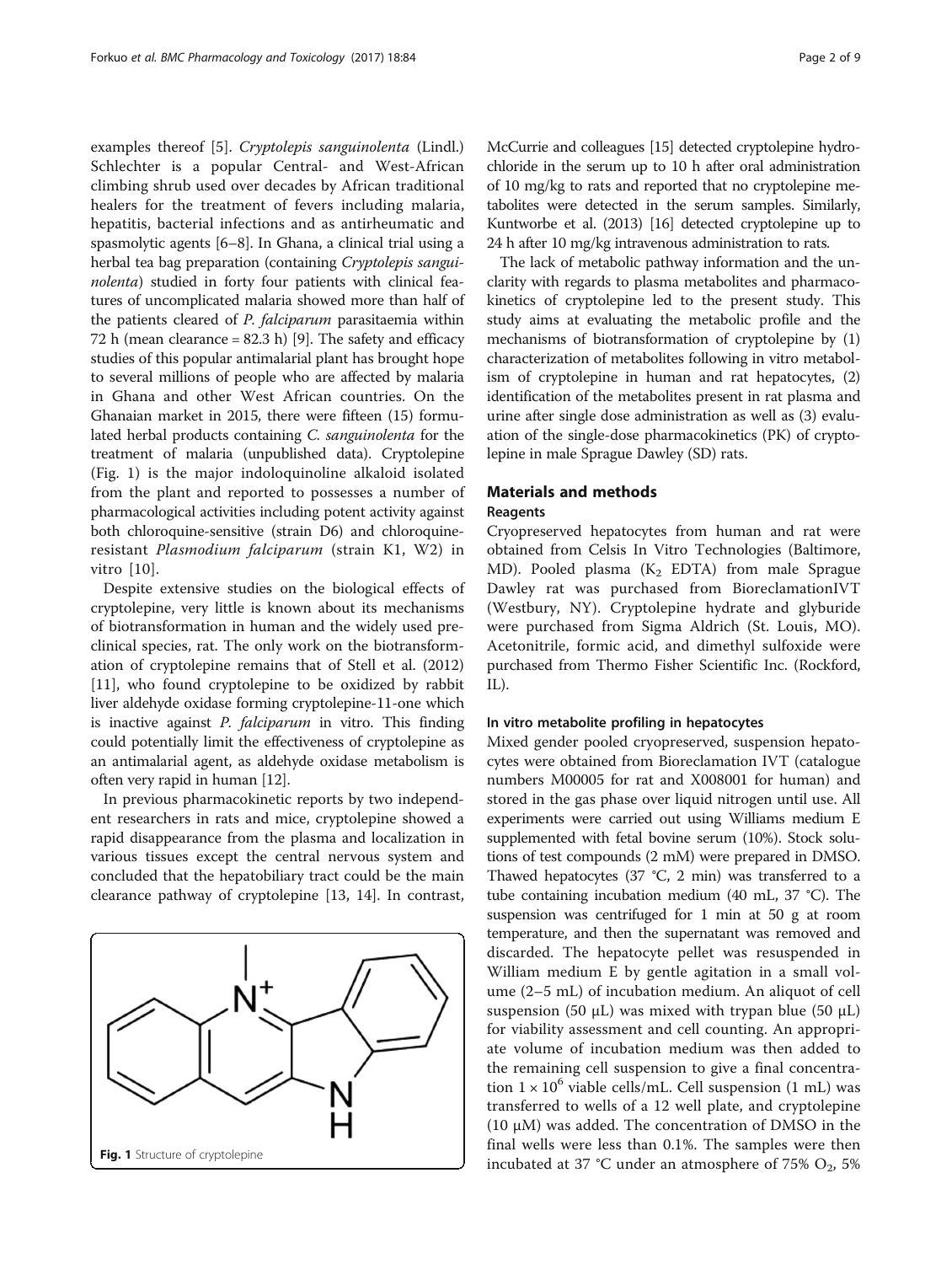$CO<sub>2</sub>$ , 20% N<sub>2</sub>; 98% humidity with shaking (50 rpm) in a HERAcell 240i incubator (Thermo Fischer Scientific, Waltham, MA, USA). Incubations were initiated by the addition of cryptolepine to the hepatocytes. At each time point (0, 4, 24 h), 200 μL of incubation sample was added to 1 volume of chilled acetonitrile (0 °C), internal standard was added (8 μL, final concentration 5 μM), and the mixture was frozen at −80 °C.

# Analytical methods for metabolite profiling in hepatocytes

Samples were centrifuged at 10000 g at 4 °C for 5 min and supernatants (100  $\mu$ L) were diluted with water (400  $\mu$ L) and filtered (0.45 μm). Samples were analyzed by Capillary HPLC-MS/MS using a Chorus 200 binary syringe pump (CS Analytics, Beckenried, Switzerland), Triart C18 column (1.9 μm particle size, 150 mm × 0.3 mm) at 40 °C coupled to an LTQ Orbitrap XL mass spectrometer (Thermo Fisher Scientific, Waltham, MA, USA). Electrospray ionization in positive mode was used, recording full scans (m/z 150–1500) at resolution 30,000, and targeted or data dependent  $MS<sup>n</sup>$  at unit resolution or high (30000) resolution as required for metabolite characterization. Chromatographic separation was achieved with the following mobile phases, (A): 10 mM ammonium formate in MS-grade water, MS-grade water/ acetonitrile (95:5), and 0.02% Trifluoroacetic acid; (B): MS-grade water/ methanol (5:95), 10 mM ammonium formate in MS-grade water, 0.02% Trifluoroacetic acid. A linear gradient of mobile phase B from 2 to 95% was applied over 25 min on the column at a flow rate of  $4.5 \mu L/min$ . Experiments for the determination of exchangeable protons were performed by exchange of  $H_2O$  by  $D_2O$  (deuterated water) and  $CH<sub>3</sub>OH$  by  $CH<sub>3</sub>OD$  (deuterated methanol).

# Studies of cryptolepine in rats

Male Sprague Dawley rats, 320–340 g, purchased from Envigo Rms, Inc., Dublin, VA were used in the study. The experimental protocol was approved by the Novartis Institutes for Biomedical Research Cambridge Institutional Animal Care and Use Committee (approval August 2014). All rats were housed under constant environmental conditions  $(21 \pm 2 \degree C, 40 \pm 5\%$  humidity, and 12-h light-dark cycles) and were allowed free access to food and water. The rats were fasted overnight (20 h) before oral dosing but food was returned to animals 4 h post p.o. dose.

Cryptolepine was administered intravenously and orally at doses of 1 and 5 mg/kg, respectively ( $n = 2$  for each route of administration). Cryptolepine was dissolved in 1 N NaOH/PEG300/Cremophor EL/Solutol/phosphate buffered saline (1:30:5:5:59% volume) for intravenous administration (via a catheter in the left jugular vein). For oral administration, cryptolepine was suspended in Tween 80/methylcellulose/water (0.5:0.5:99.5% volume/weight/ volume). Blood samples were collected from the animals at 5, 15, 30 min and 1, 2, 4, 7 and 24 h post intravenous dose and at 15 and 30 min and 1, 2, 4, 7 and 24 h post oral dose via a catheter in the right jugular vein. Rats were euthanized by cardiac puncture at the last blood collection time point. Urine was also collected at 0–7 and 7–24 h time intervals after both routes of administration. Plasma was obtained from blood samples by centrifugation at 8161 g for 2 min.

#### In vivo metabolite profiling in SD rat urine and plasma

The plasma samples were pooled according to the Hamilton pooling method [\[17](#page-8-0)]. Pooled samples were extracted with 2 volumes of chilled acetonitrile with 0.1% formic acid. Thereafter, the supernatants volume was reduced to ca. 30 μL under a gentle stream of nitrogen gas. 2 mL of pooled urine samples (approximately 20% volume of each time point for each animal) were centrifuged at 4000 rpm for 3 min to remove any particles.

# Analytical methods for metabolite profiling in SD rat urine and plasma

Sample analysis and metabolite identification were carried out on a Thermo LTQ-Orbitrap mass spectrometer (Thermo Fisher Scientific, Waltham, MA) interfaced with a 3 Ti high-performance LC pump and CTC PAL autosampler (LEAP Technologies, Carrboro, NC). The analytes were separated on a Waters Symmetry C18 analytical column (5 μm particle size, 2.1 × 150 mm; Waters, Milford, MA) with a 35-min gradient elution method. The mobile phases consisted of (A) 10 mM ammonium formate in MS-grade water and (B) MS-grade acetonitrile. The sample aliquots were eluted at a flow rate of 0.25 mL/min with 10% B over 5 min. Mobile phase (B) was gradually increased to 90% over 24 min. The column was then returned to 10% B and held for 3 min before the next injection.

#### Structural characterization of metabolites

The structural characterization of metabolites in plasma, urine and in vitro samples was carried out by MS/MS analysis after LC separation of analytes (described above).

High resolution MS and MS/MS spectra with collisioninduced dissociation were obtained in positive ion mode. The structures of the metabolites were determined based on their elemental composition by exact mass measurement, MS/MS fragmentations, and number of exchangeable hydrogens based on hydrogen-deuterium exchange in deuterated solvent.

#### Quantification of Cryptolepine in rat plasma and urine

Urine samples were diluted in 1 volume of blank rat plasma. All plasma and urine samples were then diluted 6 fold in acetonitrile containing internal standard (glyburide)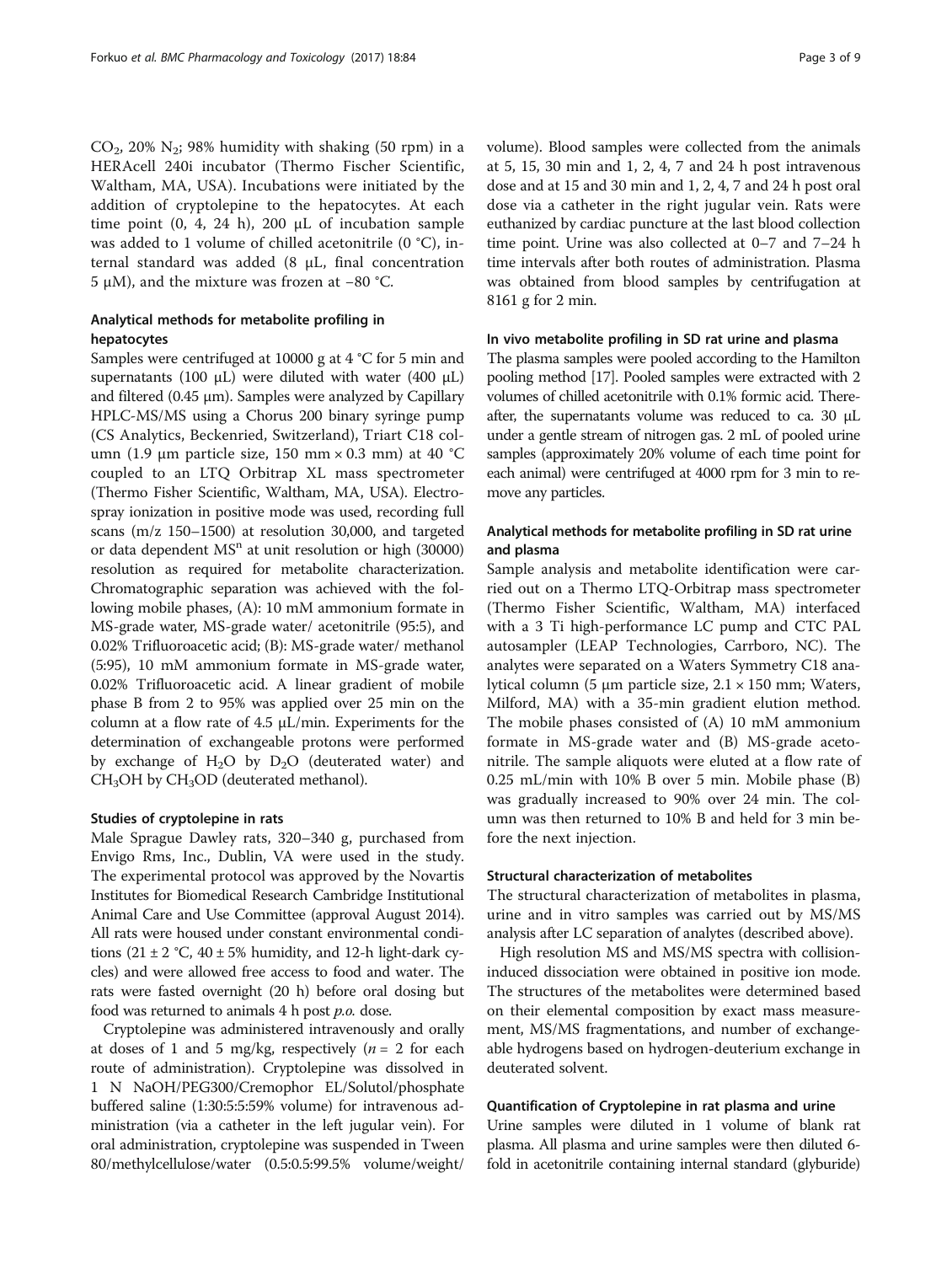and centrifuged (5000 g at 4 °C for 30 min) to precipitate proteins. The supernatant samples were then analysed by LC-MS/MS. The analytical system consisted of an API 4000 instrument mass spectrometer (AB Sciex, Foster City, CA), coupled to an Agilent 1200 system (Agilent Technologies, Inc., Santa Clara, CA) and a CTC HTS PAL autosampler (LEAP Technologies, Carrboro, NC). Analytes in plasma and urine samples were separated using an ACE C18 HPLC column  $(3 \mu m, 30 \mu m \times 2.1 \mu m)$  i.d. MAC-MOD Analytical, Inc. Chadds Ford, PA). The column was eluted using an isocratic gradient over 3.5 min with mobile phase consisting of 0.1% formic acid in water (solvent A) and 0.1% formic acid in acetonitrile (solvent B) at a flow rate of 0.7 mL/min. Cryptolepine was detected by multiple reaction monitoring (MRM) transition of  $233 \rightarrow 190$  under positive ion mode. The internal standard, glyburide, an MRM transition of  $494 \rightarrow 169$  was used. Linearity of calibration curves of cryptolepine were confirmed between 0.1 and 5000 ng/ml.

### Pharmacokinetic analysis

Non compartmental pharmacokinetic analysis was performed using Phoenix 6.3 (Certara, St Louis, MO, USA) to determine the following pharmacokinetic parameters; area under the plasma concentration time curve (AUC), maximum plasma concentration  $(C_{\text{max}})$ , time to reach  $C_{\text{max}}$  (T<sub>max</sub>), plasma clearance (CL<sub>p</sub>), steady state volume

Table 1 LC-MS data for cryptolepine and proposed metabolites

of distribution  $(V_{ss})$ , elimination half-life of plasma concentration  $(t_{1/2})$ , mean residence time of plasma concentration (MRT) and oral bioavailability (% F). Amount excreted in urine (Ae) was calculated from measured urine concentrations and volumes.

# Results

#### Hepatocyte incubation and metabolite identification

Metabolites were identified in hepatocyte incubates by analysis of high resolution LC-MS/MS data. Nine metabolites were identified in human and rat hepatocytes (see Table 1 for MS data and Figs. [2](#page-4-0) and [3](#page-4-0) for proposed structures and a representative mass chromatogram) resulting from metabolic pathways mainly involving hydroxylation (M2, M4, M6, M7, M8, M9), proposed dihydrodiol formation (M3, M5) and glucuronidation (M1, M2, M4, M8, M9). All metabolites were detected in hepatocyte incubations from both species except for glucuronide M1, which was only formed by human hepatocytes, and metabolites M8 and M9, which were only formed by rat hepatocytes. Based on the proposed metabolism pathways (Fig. [4](#page-5-0)), the apparent primary metabolites are hydroxylation (M6/M7), dihydrodiol formation (M3), and glucuronidation (M1).

# Metabolites in rat urine and plasma

Plasma and urine following oral administration of 5 mg/ kg cryptolepine were also analyzed for metabolites by

| Metabolite<br>code | Retention<br>time (min) | Measured<br>m/z | Proposed MH+<br>formula  | Product ions m/z and proposed<br>neutral loss formula                                                                                                                                                                                                                                                           | m/z after H/D<br>exchange | Detected in<br>hepatocyte<br>species | Detected in rat<br>plasma/urine |
|--------------------|-------------------------|-----------------|--------------------------|-----------------------------------------------------------------------------------------------------------------------------------------------------------------------------------------------------------------------------------------------------------------------------------------------------------------|---------------------------|--------------------------------------|---------------------------------|
| M1                 | 12.9                    | 409.1394        | $C_{22}H_{21}N_{2}O_{6}$ | 233 (- $C_6H_9O_6$ ); MS3 218 (-CH <sub>3</sub> )                                                                                                                                                                                                                                                               | 413                       | H                                    |                                 |
| M <sub>2</sub>     | 14.8                    | 425.1344        | $C_{22}H_{21}N_2O_7$     | 249 (- $C_6H_9O_6$ ); MS3 221 (-CO),<br>234 $(-CH3)$                                                                                                                                                                                                                                                            | 430                       | R, H                                 | Urine                           |
| M <sub>3</sub>     | 14.8                    | 267.1129        | $C_{16}H_{15}N_2O_2$     | 221 (-CH <sub>2</sub> O <sub>2</sub> ), 239 (-CO), 249<br>$(-H2O)$ , 252 $(-CH3)$                                                                                                                                                                                                                               | 270                       | R, H                                 |                                 |
| M4                 | 15.8                    | 425.1343        | $C_{22}H_{21}N_2O_7$     | 249 ( $-C_6H_9O_6$ ); MS3 221 ( $-CO$ ),<br>234 $(-CH3)$                                                                                                                                                                                                                                                        | 430                       | R, H                                 |                                 |
| M <sub>5</sub>     | 17.1                    | 283.1078        | $C_{16}H_{15}N_2O_3$     | 211 (-C <sub>3</sub> H <sub>4</sub> O <sub>2</sub> ), 225 (-C <sub>3</sub> H <sub>6</sub> O), 237<br>$(-CH2O2)$ , 239 (-C <sub>2</sub> H <sub>4</sub> O), 255 (-CO),<br>265 (-H <sub>2</sub> O), 268 (-CH <sub>3</sub> )                                                                                        | 287                       | R, H                                 |                                 |
| M6                 | 18.1                    | 249.1023        | $C_{16}H_{13}N_{2}O$     | 221 (-CO), 231 (-H <sub>2</sub> O), 234 (-CH <sub>3</sub> ),<br>235 (-CH <sub>2</sub> )                                                                                                                                                                                                                         | 251                       | R, H                                 | Urine, plasma                   |
| Cryptolepine       | 18.5                    | 233.1073        | $C_{16}H_{13}N_2$        | 218 (-CH <sub>3</sub> ), 219 (-CH <sub>2</sub> )                                                                                                                                                                                                                                                                | 234                       | R, H                                 | Urine                           |
| M7                 | 18.6                    | 249.1022        | $C_{16}H_{13}N_{2}O$     | 221 (-CO), 231 (-H <sub>2</sub> O), 234 (-CH <sub>3</sub> ),<br>235 $(-CH2)$                                                                                                                                                                                                                                    | 251                       | R, H                                 |                                 |
| M <sub>8</sub>     | 18.7                    | 441.1294        | $C_{22}H_{21}N_{2}O_{8}$ | 222 (-C <sub>6</sub> H <sub>9</sub> O <sub>6</sub> - C <sub>2</sub> H <sub>3</sub> O), 237(-C <sub>6</sub> H <sub>9</sub> O <sub>6</sub> -<br>CO), 247(-C <sub>6</sub> H <sub>9</sub> O <sub>6</sub> - H <sub>2</sub> O), 250(-C <sub>6</sub> H <sub>9</sub> O <sub>6</sub> -<br>$CH_3$ ), 265 (- $C_6H_9O_6$ ) | 447                       | R                                    |                                 |
| M <sub>9</sub>     | 19.2                    | 441.1292        | $C_{22}H_{21}N_2O_8$     | 222 (-C <sub>6</sub> H <sub>9</sub> O <sub>6</sub> - C <sub>2</sub> H <sub>3</sub> O), 237(-C <sub>6</sub> H <sub>9</sub> O <sub>6</sub> -<br>CO), 247(-C <sub>6</sub> H <sub>9</sub> O <sub>6</sub> - H <sub>2</sub> O), 250(-C <sub>6</sub> H <sub>9</sub> O <sub>6</sub> -<br>$CH_3$ ), 265 (- $C_6H_9O_6$ ) | 447                       | R                                    | Urine                           |

R: rat; H: human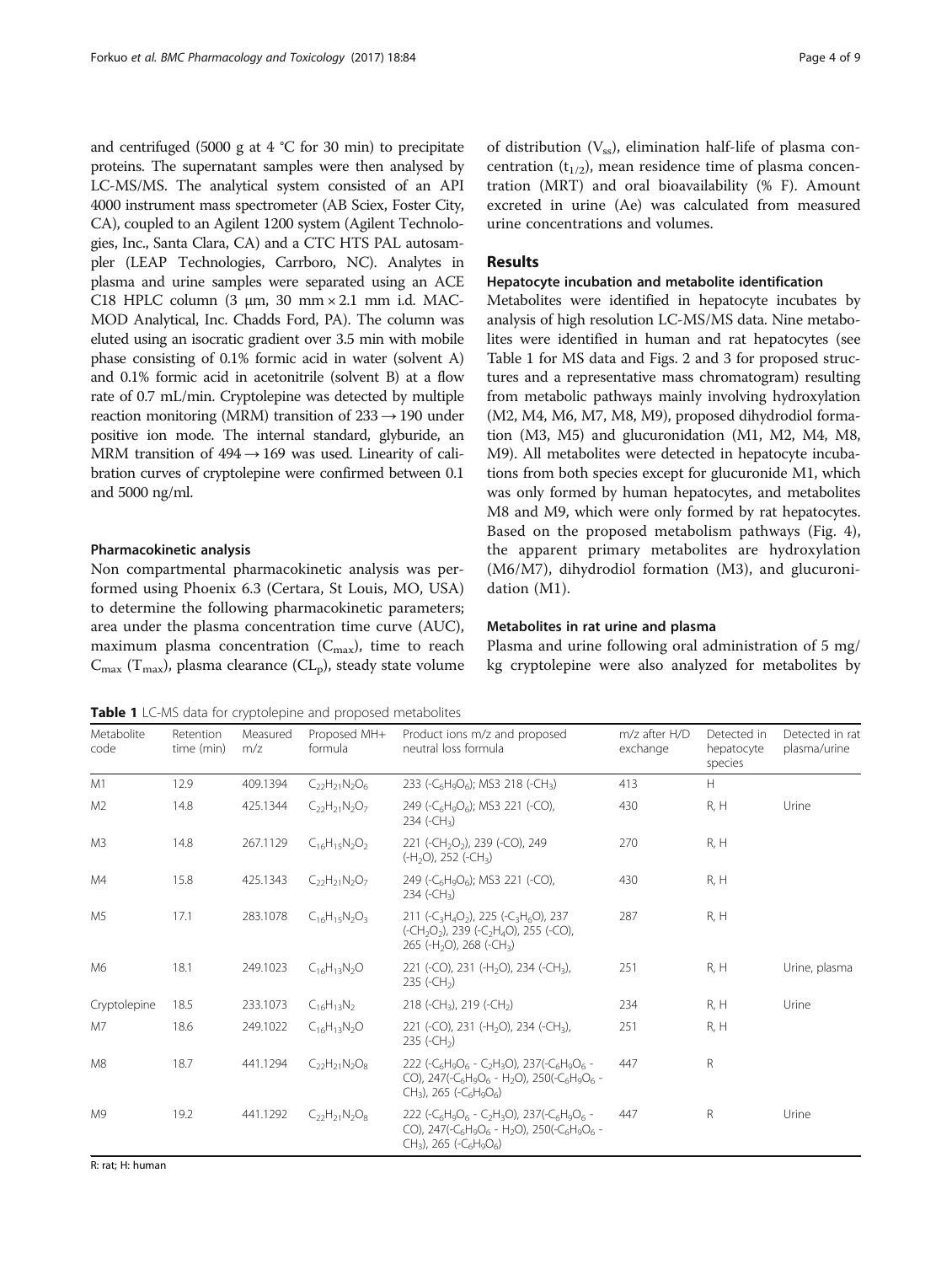<span id="page-4-0"></span>

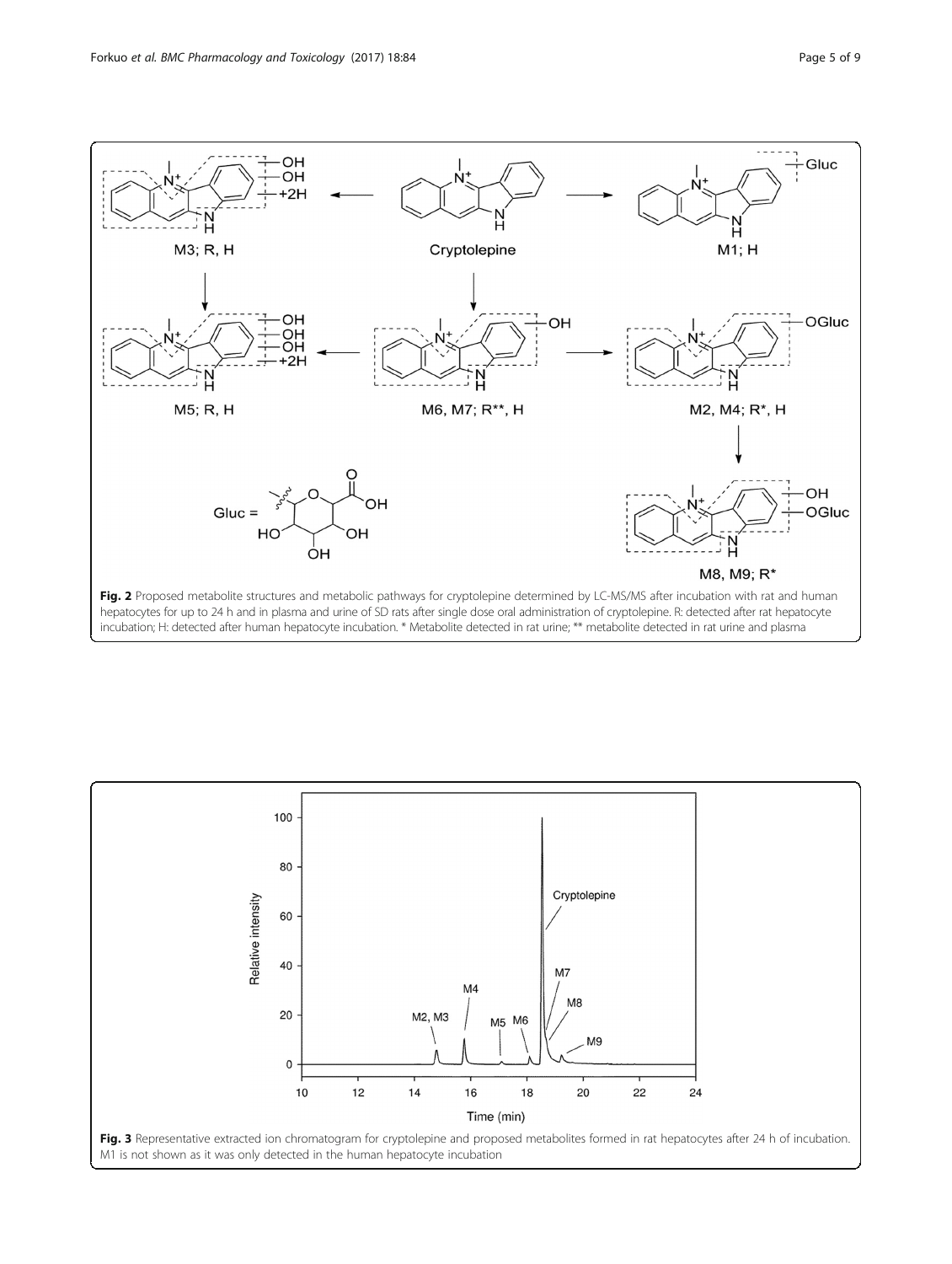<span id="page-5-0"></span>

LC-MS/MS. All of the metabolites identified were also detected in rat hepatocyte incubations. A total of three metabolites were detected in SD rat urine (M2, M6, M9) and one metabolite was detected in plasma (M6). Metabolism included; oxidation (M6), oxidation and glucuronidation (M2), and di-hydroxylation followed by glucuronidation (M9). Metabolites M2 and M9 were observed in urine only.

# Pharmacokinetic profile of cryptolepine in rat

The pharmacokinetics of cryptolepine in rat were investigated following 1 mg/kg intravenous and 5 mg/kg oral administration. The plasma concentration-time profiles for cryptolepine are shown in Figs. 4 and 5, and pharmacokinetic parameters are shown in Tables [2](#page-6-0) and [3](#page-6-0). Following both intravenous and oral administration, plasma concentrations were quantifiable up to and including the

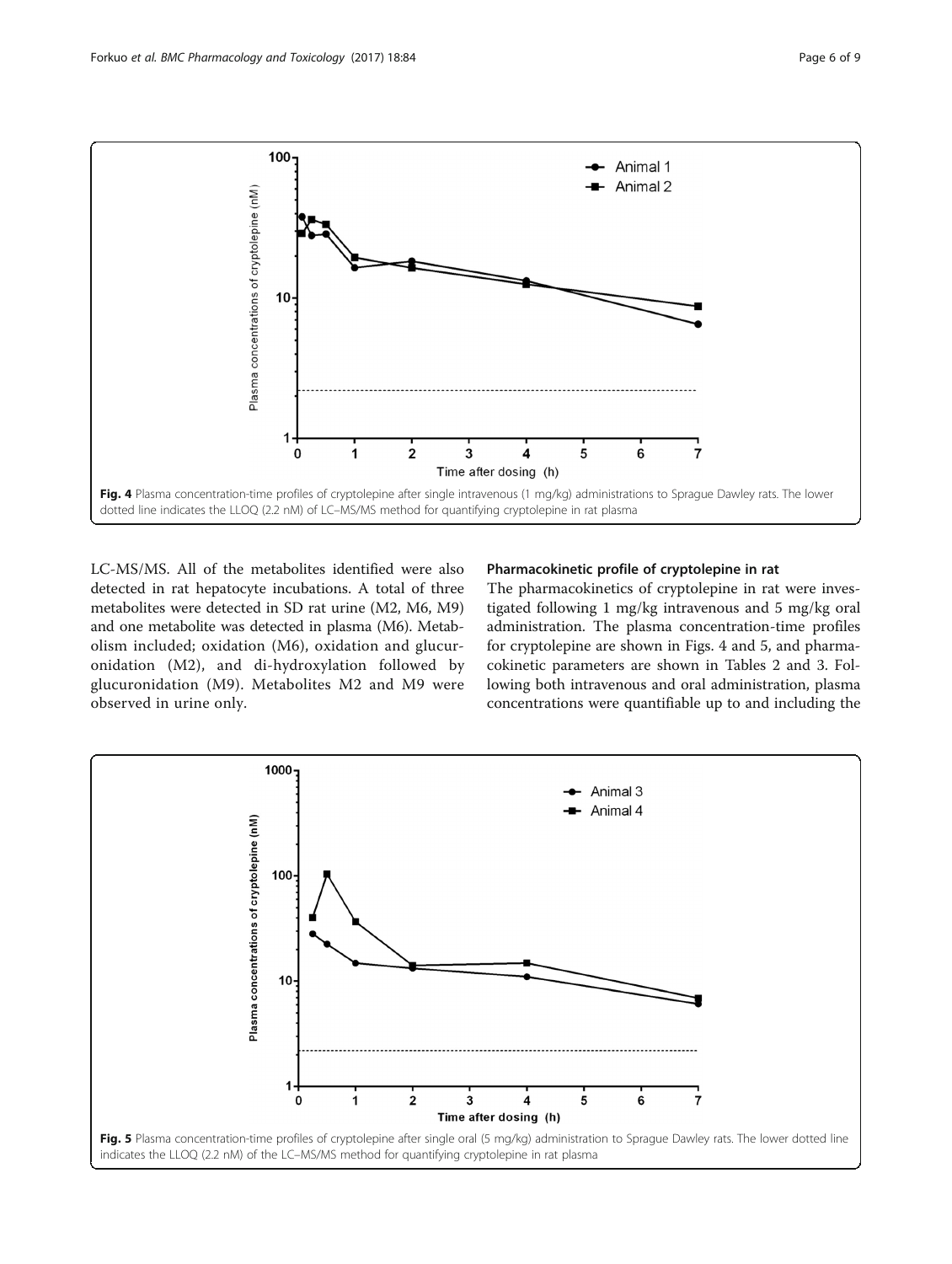<span id="page-6-0"></span>Table 2 Pharmacokinetic parameters of cryptolepine in rats following intravenous administration at a dose of 1 mg/kg

| Animal ID | Plasma $AUC_{0-7h}$ (nM.h) | CL <sub>p</sub> (mL/min/kg) | $Vss$ (L/Kg) | $t_{1/2}$ (h) | MRT (h) | Urine Ae <sub>0-24h</sub> (% dose) |
|-----------|----------------------------|-----------------------------|--------------|---------------|---------|------------------------------------|
|           | 106                        |                             |              |               |         |                                    |
| ∸         | 109                        | 402                         | 180          |               |         | 0.84                               |

 $AUC_{0-7hv}$  the area under the concentration-time curve up to the last measurable time point in plasma;  $CL_{p}$ , plasma clearance; V<sub>ss</sub>, steady-state volume of distribution;  $t_{1/2}$ , elimination half-life; T<sub>max</sub>; MRT, mean residence time; Ae<sub>0-24h</sub>, amount excreted within 24 h following administration

7 h sampling time point, and pharmacokinetics were calculated based on a Tlast of 7 h. Plasma exposure was low and the average plasma clearance  $(CL<sub>p</sub>)$  was high. Cryptolepine was extensively distributed as indicated by the high volume of distribution (Vss), resulting in a moderate plasma  $t_{1/2}$ . Absorption after oral administration was fast with Cmax values of 28 nM and 104 nM reached within 0.25 and 0.5 h in animals 3 and 4 respectively. Oral bioavailability was low (16% and 28% in animals 3 and 4, respectively). Less than 1% of dose was excreted unchanged in urine within 24 h post dosing.

# Discussion

The results of our present investigation with cryptolepine shed light on the metabolic profile and the mechanisms of biotransformation of cryptolepine in vitro in human and rat hepatocytes and in vivo in Sprague Dawley rats. Commercially available metabolically active hepatocytes have been shown to contain the complete complement of drugmetabolizing enzymes and hence serves as the closest in vitro surrogate for in vivo hepatic metabolism [[18](#page-8-0)]. The metabolic profiles in rat and human were compared to assess potential metabolic clearance pathways, and whether all metabolites observed in human matrices were detected in the rodent species. Incubation of cryptolepine in rat and human hepatocytes for 24 h showed nine major metabolites. These identified metabolites lead to the proposed metabolism pathway shown in Fig. [2,](#page-4-0) with primary metabolism pathways in human and rat being hydroxylation and dihydrodiol formation, as well as glucuronidation in human. In rat plasma, only hydroxylation metabolite M6 was detected, and in rat urine M6 as well as secondary glucuronide metabolites of M6 (M2 and M9) were detected. This data suggests that M6 is a relevant in vivo metabolism pathway, at least in rat. In the absence of bile or feces metabolism data, further interpretations such as the relevance of metabolic clearance via dihydrodiol M3 cannot be made.

All human in vitro metabolites were also found in rat hepatocytes, except for metabolite M1. This metabolite

is an N-glucuronide and is found in human, but not rat hepatocytes, indicating the possible involvement of a human specific UDP-glucuronosyltransferase (UGT) [\[19\]](#page-8-0) in the metabolism of cryptolepine. According to the MIST and ICH M3 (R2) health authority guidances [[20](#page-8-0)], major metabolites in human should be present in toxicology species also, with the exception of most phase II metabolites. As such, glucuronide M1 would be excluded from this assessment. With the similarities in the metabolites in human and rat, the rat model therefore offers an appropriate model for pre-clinical studies of cryptolepine.

In previous studies by Stell et al. (2012) [[11](#page-8-0)], the involvement of aldehyde oxidase in the metabolism of cryptolepine was proposed, leading to the formation of metabolite cryptolepine-11-one. The metabolites M6/M7 identified in this study in both human and rat hepatocytes are formed by oxidative hydroxylation indicating that involvement of aldehyde oxidase is possible. Metabolite (M6) was also detected in rat plasma samples after oral administration of cryptolepine. Aldehyde oxidase metabolism has in the past caused difficulties in drug development, as it is often more active in human than in preclinical species. For example, a p38 kinase inhibitor (RO1) for the treatment of rheumatoid arthritis was terminated because of unexpected rapid clearance and short half-life in man, proposed to be due to aldehyde oxidase metabolism [\[12\]](#page-8-0). The aldehyde oxidase and N-glucuronidation pathways could potentially result in significantly different clearance and/or disposition in human compared to rat, depending on the extent of formation and stability of each metabolite in humans in vivo. The dihydroxylation metabolites (M3/M5) are likely to be formed via initial epoxide formation, indicating the possibility of cytochrome P450 metabolism of cryptolepine. The proposed dihydrodiol metabolites M3 and M5 were not found in rat in vivo, but may be formed in the liver and excreted in feces.

Following intravenous and oral administration of cryptolepine, rats exhibited high plasma clearance, extensive distribution and low oral bioavailability. Elimination of the unchanged drug in urine was negligible, suggesting

**Table 3** Pharmacokinetic parameters of cryptolepine in rats following oral administration at a dose of 5 mg/kg

| Animal ID | Plasma $AUC_{0-7}$ (nM.h) | Cmax (nM) | Tmax (h) | F % | Urine Ae <sub>0-24h</sub> (% dose) |
|-----------|---------------------------|-----------|----------|-----|------------------------------------|
|           |                           |           |          |     |                                    |
| 4         | 146                       | ' 04      | ◡.◡      |     |                                    |

 $AUC_{0-7h}$ , the area under the concentration-time curve up to the last measurable time point in plasma; Cmax, maximum plasma concentration; Tmax, time to reach Cmax; F, oral bioavailability;  $Ae_{0-24h}$ , amount excreted within 24 h following administration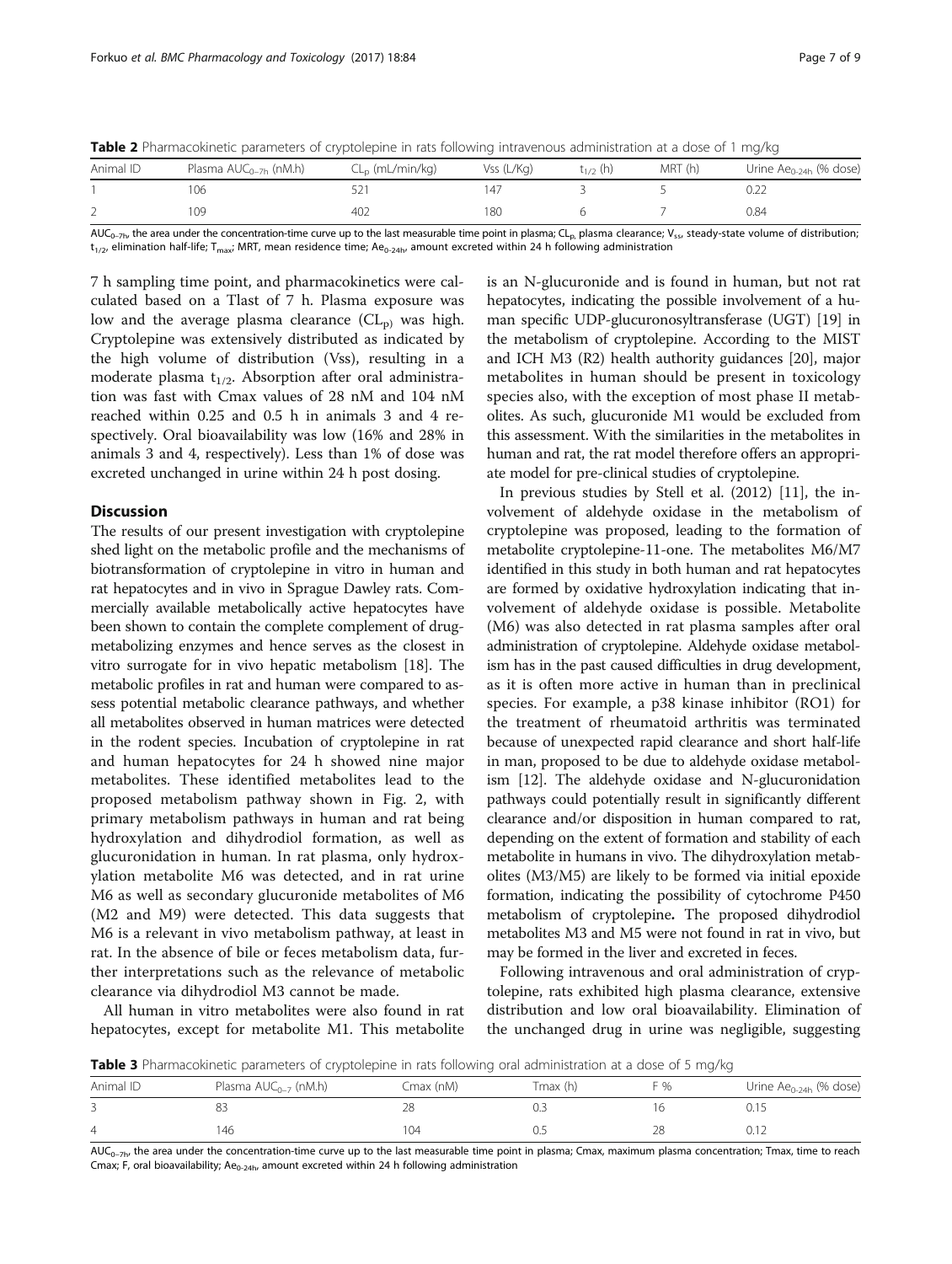<span id="page-7-0"></span>that renal elimination of unchanged drug is not a relevant pathway of elimination. This is not surprising given the physicochemical properties of cryptolepine, a relatively lipophilic molecule (cLogP 4.3) which may lead to a predisposition for elimination by metabolism [[21](#page-8-0), [22](#page-8-0)].

The in vivo study design used a single low dose of cryptolepine to 2 animals per administration route. Due to the relatively low concentrations in plasma, cryptolepine was only quantifiable up to 7 h post-dose. It is possible that due to this limitation, the full PK profile of cryptolepine may not have been captured in vivo. However, the present investigation provides an additional assessment of rat PK, in the same animals used for metabolite identification. This in vivo study however was a mere proof of concept hence the low sample size used. More in depth radiolabelled cryptolepine and higher dose studies allowing analysis of plasma and excreta over a longer timeframe similar to mass balance excretion studies as described in literature [\[23](#page-8-0)] may add further in-depth knowledge of the absorption, distribution, metabolism and excretion characteristics of cryptolepine in rats.

Kuntworbe et al. (2013) [[16\]](#page-8-0) also showed an extensive distribution of cryptolepine, with observed distribution into the spleen, heart, lungs, kidney and liver coupled with slow clearance from these tissues. Based on this data and our new rat pharmacokinetic data, cryptolepine is likely to extensively distribute in human, possibly accumulating in vital organs and extending plasma residence time. This property would be particularly advantageous for the clearance of erythrocytic stage parasites, as accumulation of antimalarial compounds into the food vacuole of the plasmodium parasite has been associated with the efficacy of these compounds [\[24\]](#page-8-0).

# Conclusions

In conclusion, this study revealed substantial information about the metabolism of cryptolepine in rat and human, as well as in vivo in SD rat. In rat and human hepatocytes, nine metabolites were observed, with hydroxylation, dihydrodiol formation and glucuronidation proposed to be the major metabolic pathways. Metabolites were qualitatively similar between rat and human, and the metabolites found in the rat urine and plasma also found in vitro, indicating that rat is likely to be an appropriate preclinical species for cryptolepine studies. Rat PK data indicated that cryptolepine was cleared quickly from plasma, was extensively distributed and was not extensively eliminated unchanged in the urine. The data suggest that metabolism is likely a pathway of elimination of cryptolepine but that renal elimination is negligible.

#### Abbreviations

%F: oral bioavailability; Ae: Amount excreted in urine; AUC: Area under plasma concentration versus time curve; CL<sub>p</sub>: plasma clearance; DMSO: dimethyl

sulfoxide; i.v.: intravenous administration; LC: Liquid chromatography; MRM: Multiple reaction monitoring; MRT: Mean residence time of plasma concentration; MS: Mass spectrometry; MS/MS: Tandem mass spectrometry; p.o.: oral administration; PK: pharmacokinetics;  $t_{1/2}$ : Elimination half-life of plasma concentration;  $T_{\text{max}}$ : Time to reach the maximum plasma concentration (C<sub>max</sub>); UGT: UDP-glucuronosyltransferase; V<sub>ss</sub>: steady state volume of distribution; WHO: World Health Organization

#### Acknowledgments

The authors thank Sabinne Arnold, Gaelle Chenal and Yannick Fricke of the Metabolism and Pharmacokinetics Department, Novartis Institute for BioMedical Research (NIBR), Basel, Switzerland for their assistance in the studies.

#### Author contributions

ADF, CA, CR, DP and AC participated in the study design, carried out the experiments and drafted the manuscript; AA, DP, JS and WG conducted the Pharmacokinetic study and bioanalysis of the metabolite in human and rat hepatocytes. CA, CR, AC, ADF, CW and JS contributed to the study design and revision of the manuscript. All authors read and approved the final manuscript.

#### Funding

This study was funded by Novartis Pharma under the Next Generation Scientist Program.

#### Availability of data and materials

The datasets used and/or analyzed during the current study available from the corresponding author on reasonable request.

#### Ethics approval and consent to participate

The experimental protocol was approved by the Novartis Institutes for Biomedical Research Cambridge Institutional Animal Care and Use Committee (approval August 2014).

#### Consent for publication

Not applicable

#### Competing interests

This study was funded by Novartis Pharma under the Next Generation Scientist Program.

#### Publisher's Note

Springer Nature remains neutral with regard to jurisdictional claims in published maps and institutional affiliations.

#### Author details

<sup>1</sup>Department of Pharmacology, Faculty of Pharmacy and Pharmaceutical Science, College of Health Sciences Kwame Nkrumah University of Science and Technology, Kumasi, Ghana. <sup>2</sup>Drug Metabolism and Pharmacokinetics Novartis Institutes for BioMedical Research, Novartis Pharma AG, Postfach, CH-4002 Basel, Switzerland. <sup>3</sup>Analytical Sciences and Imaging, Novartis Institutes for BioMedical Research, Novartis Pharma AG, Postfach, CH-4002 Basel, Switzerland. <sup>4</sup>Analytical Sciences and Imaging, Novartis Institutes for BioMedical Research, 250 Massachusetts Ave Cambridge, 02139 Cambridge, MA, USA. <sup>5</sup>Metabolism and Pharmacokinetics, Novartis Institutes for BioMedical Research, 250 Massachusetts Ave Cambridge, 02139 Cambridge, MA, USA. <sup>6</sup>School of Pharmacy, University of Bradford, West Yorkshire, BD7 1DP, Bradford, USA. <sup>7</sup>Metabolism and Pharmacokinetics, Novartis Institute for BioMedical Research, Novartis Pharma AG, Postfach, CH-4002 Basel, Switzerland.

#### Received: 23 December 2016 Accepted: 5 December 2017 Published online: 22 December 2017

#### References

- 1. Breman JG, Alilio MS, Al M. Conquering the intolerable burden of malaria: What's new. What's Needed: A Summary Am J Trop Med Hyg. 2004;71:1–15.
- 2. Snow RW, Guerra CA, Noor AM, Myint HY, Hay SI. The global distribution of clinical episodes of Plasmodium falciparum malaria. Nature. 2005;434:214–7.
- 3. World Malaria report, 2015: Geneva, World Health Organization, 2015. Pages 8–9.